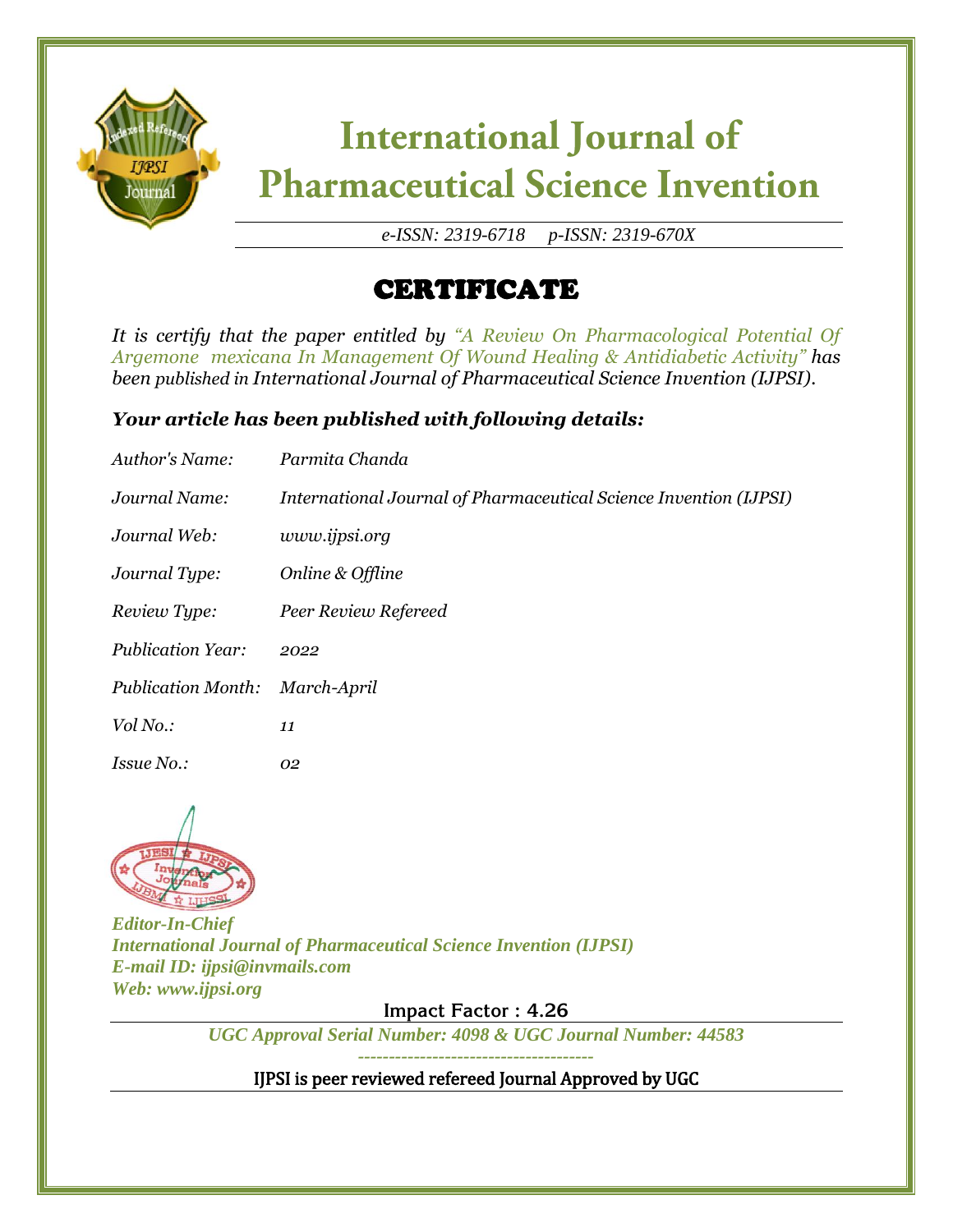

*e-ISSN: 2319-6718 p-ISSN: 2319-670X*

### CERTIFICATE

*It is certify that the paper entitled by "A Review On Pharmacological Potential Of Argemone mexicana In Management Of Wound Healing & Antidiabetic Activity" has been published in International Journal of Pharmaceutical Science Invention (IJPSI).*

#### *Your article has been published with following details:*

| Author's Name:            | Nilanjan Gupta                                                    |
|---------------------------|-------------------------------------------------------------------|
| Journal Name:             | International Journal of Pharmaceutical Science Invention (IJPSI) |
| Journal Web:              | www.ijpsi.org                                                     |
| Journal Type:             | Online & Offline                                                  |
| Review Type:              | Peer Review Refereed                                              |
| <b>Publication Year:</b>  | 2022                                                              |
| <b>Publication Month:</b> | March-April                                                       |
| Vol No.:                  | 11                                                                |
| Issue No.:                | 02                                                                |



*Editor-In-Chief International Journal of Pharmaceutical Science Invention (IJPSI) E-mail ID: ijpsi@invmails.com Web: www.ijpsi.org*

**Impact Factor : 4.26**

*UGC Approval Serial Number: 4098 & UGC Journal Number: 44583*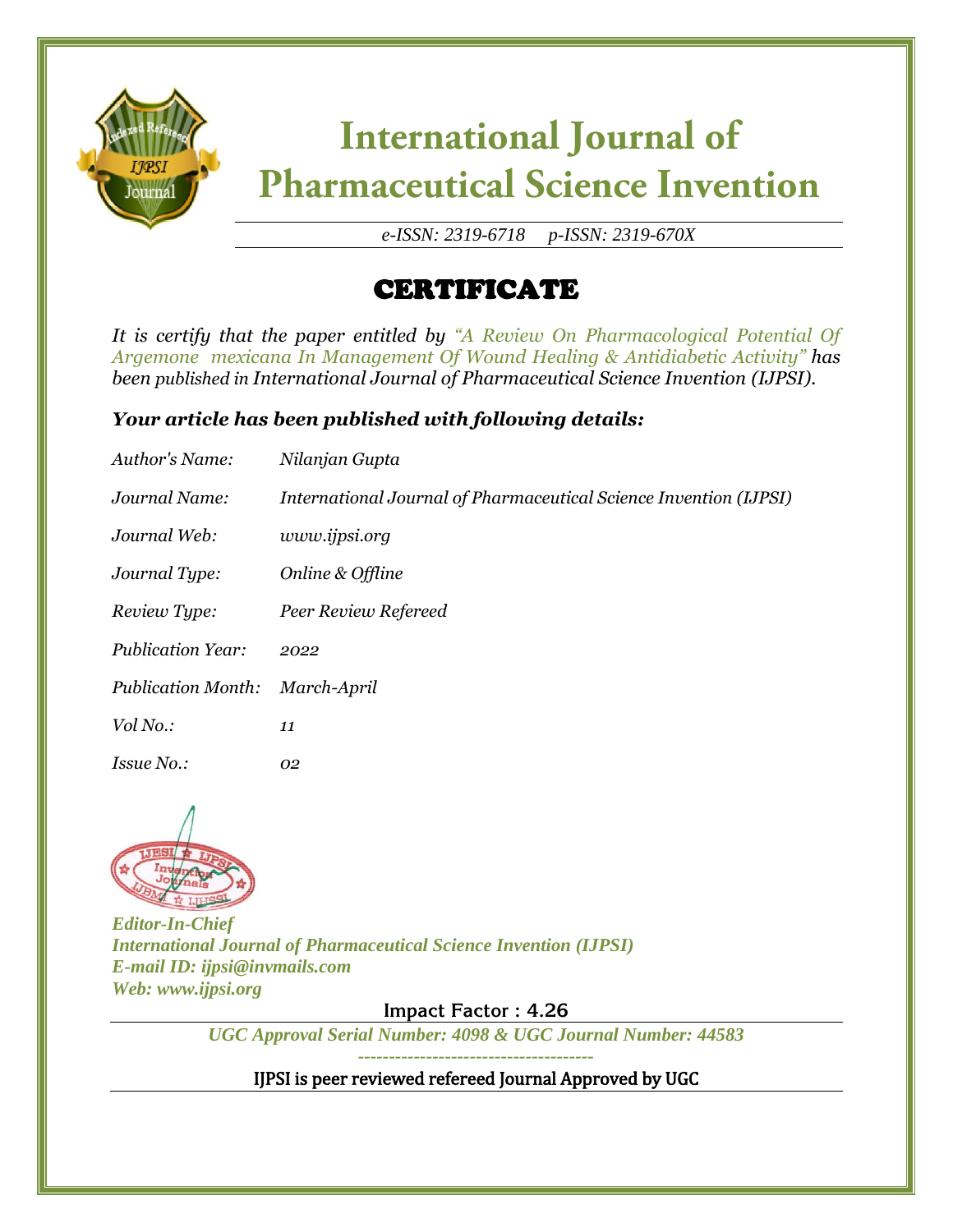

*e-ISSN: 2319-6718 p-ISSN: 2319-670X*

### CERTIFICATE

*It is certify that the paper entitled by "A Review On Pharmacological Potential Of Argemone mexicana In Management Of Wound Healing & Antidiabetic Activity" has been published in International Journal of Pharmaceutical Science Invention (IJPSI).*

#### *Your article has been published with following details:*

| Author's Name:            | Alka Kumari                                                       |
|---------------------------|-------------------------------------------------------------------|
| Journal Name:             | International Journal of Pharmaceutical Science Invention (IJPSI) |
| Journal Web:              | www.ijpsi.org                                                     |
| Journal Type:             | Online & Offline                                                  |
| Review Type:              | Peer Review Refereed                                              |
| <b>Publication Year:</b>  | 2022                                                              |
| <b>Publication Month:</b> | March-April                                                       |
| Vol No.:                  | 11                                                                |
| <i>Issue No.:</i>         | 02                                                                |



*Editor-In-Chief International Journal of Pharmaceutical Science Invention (IJPSI) E-mail ID: ijpsi@invmails.com Web: www.ijpsi.org*

**Impact Factor : 4.26**

*UGC Approval Serial Number: 4098 & UGC Journal Number: 44583*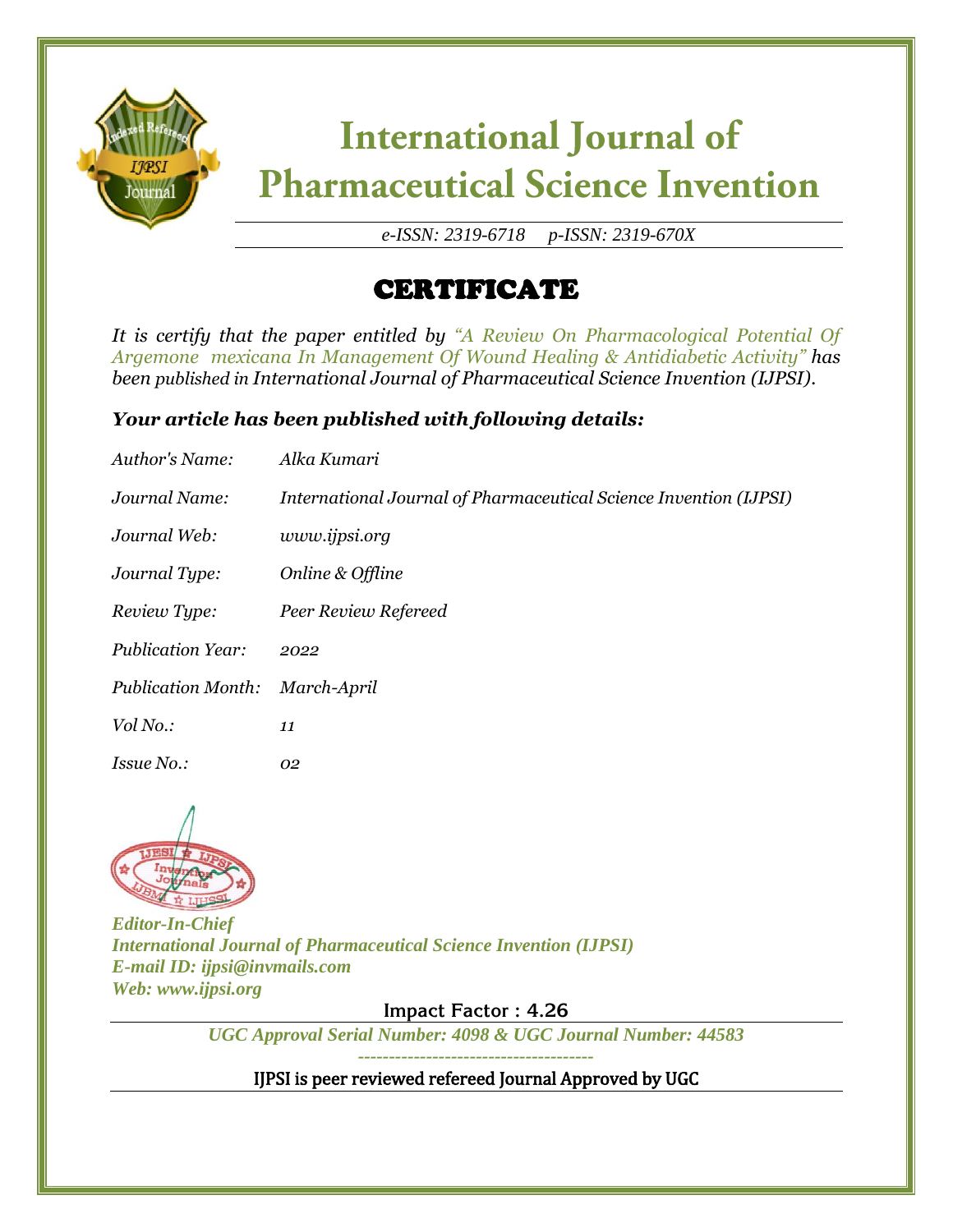

*e-ISSN: 2319-6718 p-ISSN: 2319-670X*

### CERTIFICATE

*It is certify that the paper entitled by "A Review On Pharmacological Potential Of Argemone mexicana In Management Of Wound Healing & Antidiabetic Activity" has been published in International Journal of Pharmaceutical Science Invention (IJPSI).*

#### *Your article has been published with following details:*

| Author's Name:            | Somenath Bhattacharya                                             |
|---------------------------|-------------------------------------------------------------------|
| Journal Name:             | International Journal of Pharmaceutical Science Invention (IJPSI) |
| Journal Web:              | www.ijpsi.org                                                     |
| Journal Type:             | Online & Offline                                                  |
| Review Type:              | Peer Review Refereed                                              |
| <b>Publication Year:</b>  | 2022                                                              |
| <b>Publication Month:</b> | March-April                                                       |
| Vol No.:                  | 11                                                                |
| Issue No.:                | 02                                                                |



*Editor-In-Chief International Journal of Pharmaceutical Science Invention (IJPSI) E-mail ID: ijpsi@invmails.com Web: www.ijpsi.org*

**Impact Factor : 4.26**

*UGC Approval Serial Number: 4098 & UGC Journal Number: 44583*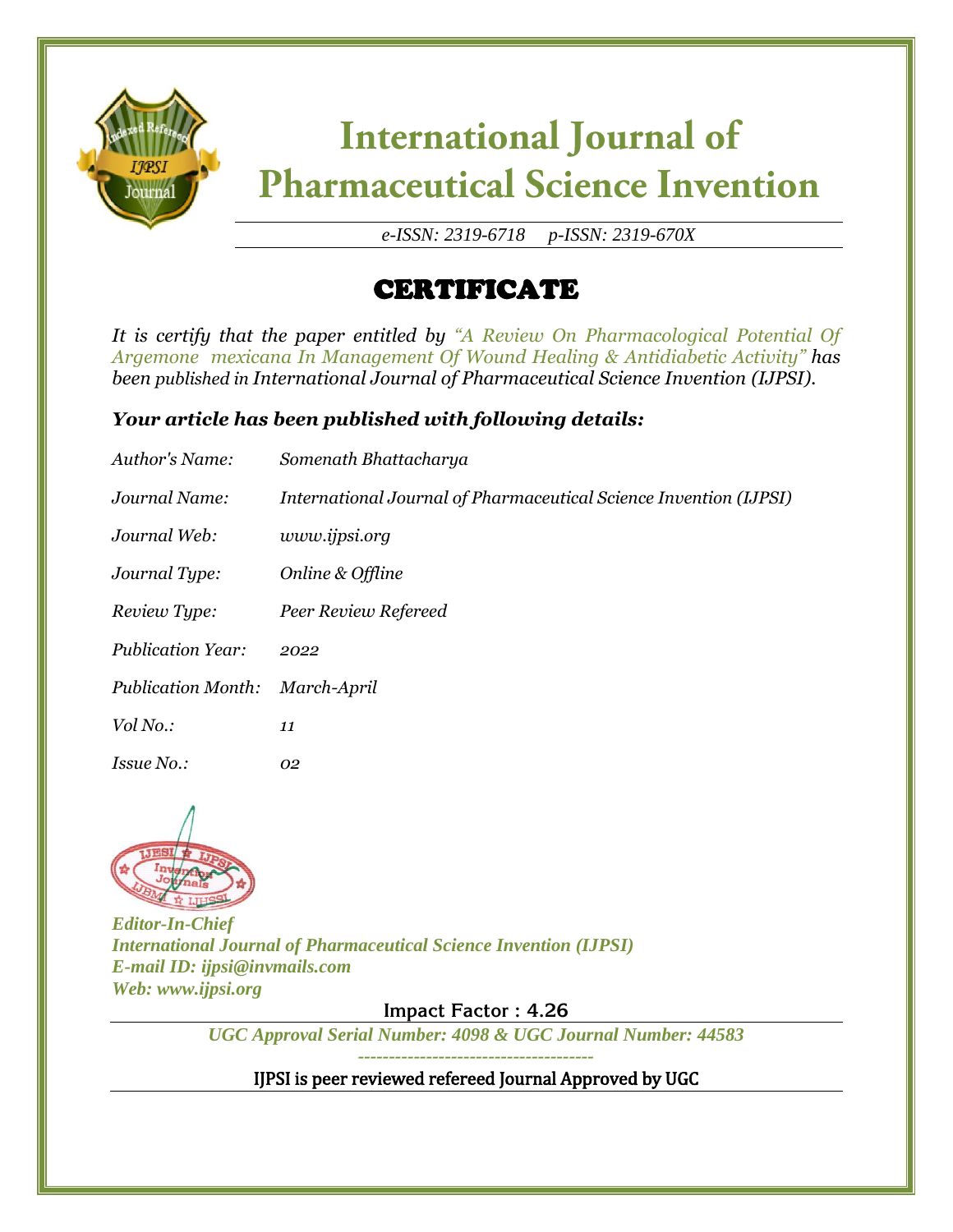

*e-ISSN: 2319-6718 p-ISSN: 2319-670X*

### CERTIFICATE

*It is certify that the paper entitled by "A Review On Pharmacological Potential Of Argemone mexicana In Management Of Wound Healing & Antidiabetic Activity" has been published in International Journal of Pharmaceutical Science Invention (IJPSI).*

#### *Your article has been published with following details:*

| Author's Name:            | Soumallya Chakraborty                                             |
|---------------------------|-------------------------------------------------------------------|
| Journal Name:             | International Journal of Pharmaceutical Science Invention (IJPSI) |
| Journal Web:              | www.ijpsi.org                                                     |
| Journal Type:             | Online & Offline                                                  |
| Review Type:              | Peer Review Refereed                                              |
| <b>Publication Year:</b>  | 2022                                                              |
| <b>Publication Month:</b> | March-April                                                       |
| Vol No.:                  | 11                                                                |
| Issue No.:                | 02                                                                |



*Editor-In-Chief International Journal of Pharmaceutical Science Invention (IJPSI) E-mail ID: ijpsi@invmails.com Web: www.ijpsi.org*

**Impact Factor : 4.26**

*UGC Approval Serial Number: 4098 & UGC Journal Number: 44583*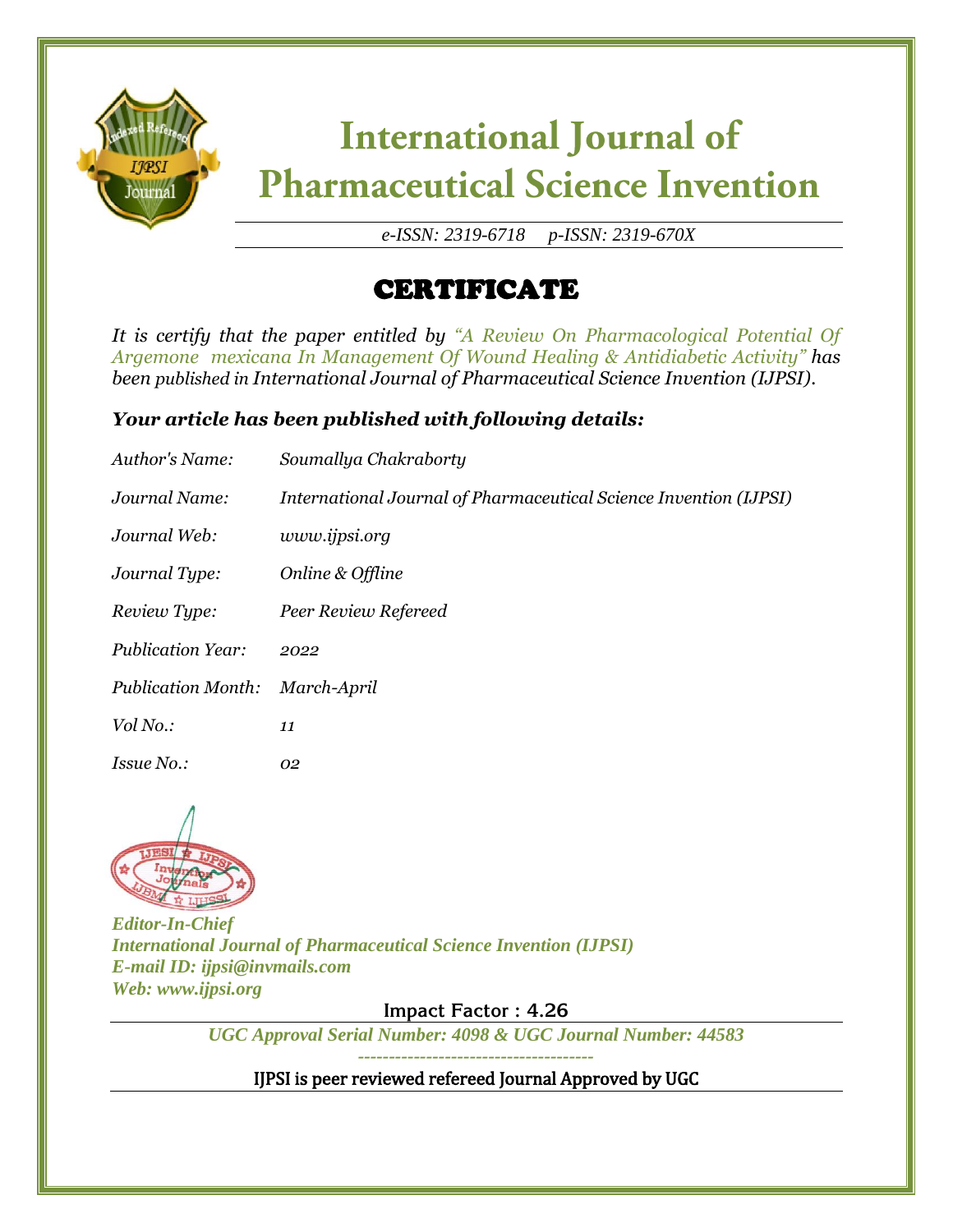

*e-ISSN: 2319-6718 p-ISSN: 2319-670X*

### CERTIFICATE

*It is certify that the paper entitled by "A Review On Pharmacological Potential Of Argemone mexicana In Management Of Wound Healing & Antidiabetic Activity" has been published in International Journal of Pharmaceutical Science Invention (IJPSI).*

#### *Your article has been published with following details:*

| Author's Name:            | Rohan Pal                                                         |
|---------------------------|-------------------------------------------------------------------|
| Journal Name:             | International Journal of Pharmaceutical Science Invention (IJPSI) |
| Journal Web:              | www.ijpsi.org                                                     |
| Journal Type:             | Online & Offline                                                  |
| Review Type:              | Peer Review Refereed                                              |
| <b>Publication Year:</b>  | 2022                                                              |
| <b>Publication Month:</b> | March-April                                                       |
| Vol No.:                  | 11                                                                |
| <i>Issue No.:</i>         | 02                                                                |



*Editor-In-Chief International Journal of Pharmaceutical Science Invention (IJPSI) E-mail ID: ijpsi@invmails.com Web: www.ijpsi.org*

**Impact Factor : 4.26**

*UGC Approval Serial Number: 4098 & UGC Journal Number: 44583*